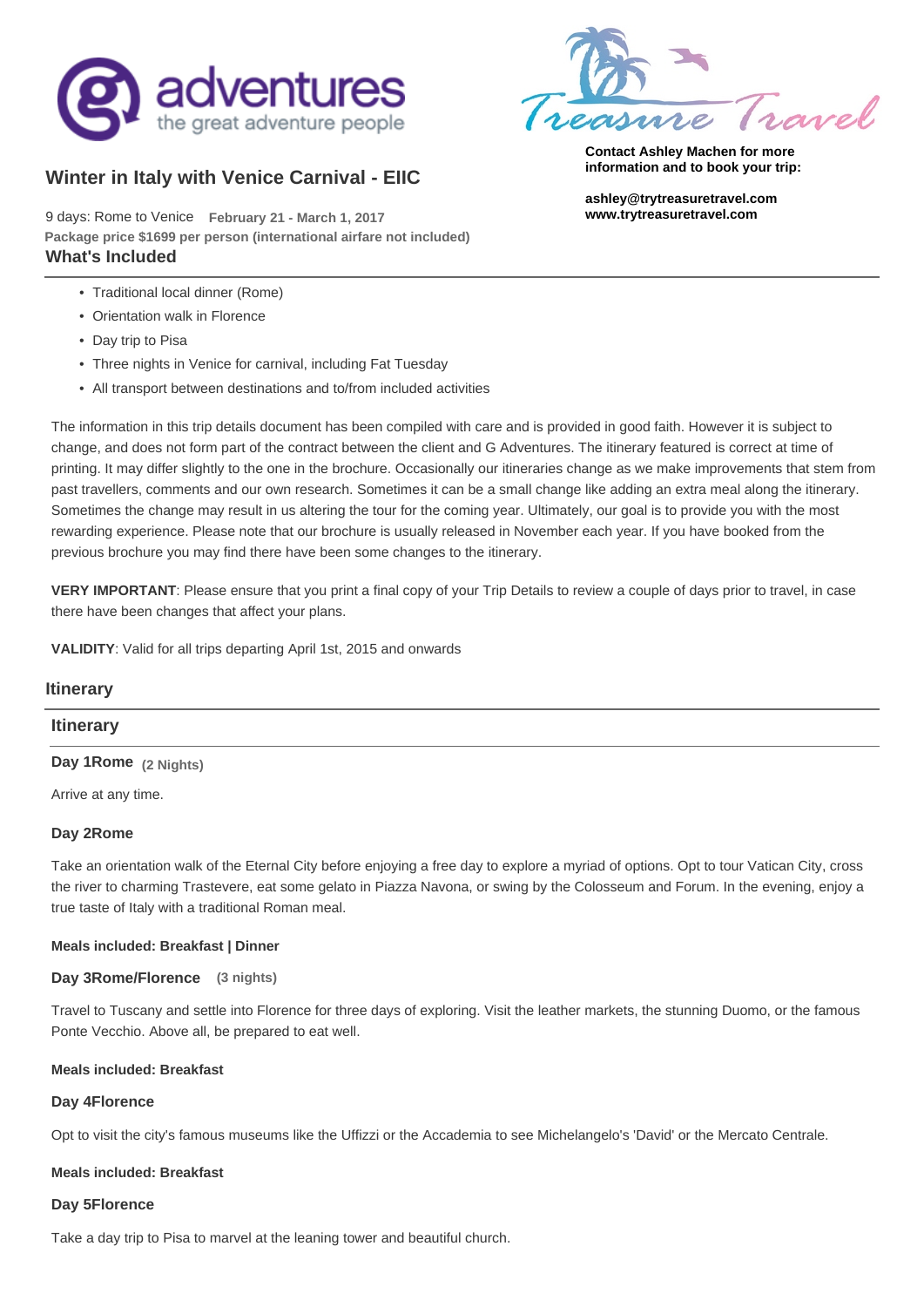#### **Meals included: Breakfast**

#### **Day 6Florence/Venice (3 nights)**

Continue on to Venice, a unique and magical city that comes alive during 'carnevale'. Spend time getting to know its hidden streets and canals.

#### **Meals included: Breakfast**

#### **Days 7-8Venice**

Put on a traditional mask and join the other revellers in wandering the labyrinthine streets. Drink mulled wine and walk over bridges and canals until you reach the big party in St Mark's Square.

#### **Meals included: Breakfast**

**Day 9Venice**

Depart at any time.

#### **Meals included: Breakfast**

View full itinerary

#### **What's Included**

Traditional local dinner (Rome). Orientation walk in Florence. Day trip to Pisa. Three nights in Venice for carnival, including Fat Tuesday. All transport between destinations and to/from included activities.

#### **Highlights**

Revel with the Venetians through the lively streets of Venice Carnival, explore Florence's museums and markets, set eyes on the Leaning Tower of Pisa, savour a local meal in Rome.

#### **Itinerary Disclaimer**

While it is our intention to adhere to the route described below, there is a certain amount of flexibility built into the itinerary and on occasion it may be necessary, or desirable to make alterations. The itinerary is brief, as we never know exactly where our journey will take us. Due to our style of travel and the regions we visit, travel can be unpredictable. The Trip Details document is a general guide to the tour and region and any mention of specific destinations or wildlife is by no means a guarantee that they will be visited or encountered. Aboard expedition trips visits to research stations depend on final permission.

Additionally, any travel times listed are approximations only and subject to vary due to local circumstances.

#### **Important Notes**

#### 1. LOCAL GUIDES

It is important to note that in Europe, all guiding is based around local guides all of whom are licensed to work only in a particular city. As such, our leaders are able to provide orientation walks which will show you the layout of each town and city as well as the location of local services such as post offices and laundromats, but are unable to legally share historical facts and figures in public places.

#### 2. LUGGAGE

In Europe it is very rare to find elevators in train stations, hotels or other public places. We use public transport on this trip, which means you will need to carry your luggage from platform to platform, in and out of trains and buses etc. and also possibly up several flights of stairs. You will also need to be able to stow your luggage safely on trains and buses. It is therefore essential that you pack light and bring luggage which is compact and lightweight, and which you can easily transport. The carrying of your luggage remains your responsibility at all times. We highly recommend travelling with a backpack or duffel bag over any wheeled luggage options.

#### 3. RESERVE TICKETS IN ADVANCE

Please note that if you wish to visit popular museums such as the Vatican Museums (Sistine Chapel) and Villa Borghese in Rome, and the Uffizi or Accademia Galleries in Florence, to avoid waiting in line for a long time, it is advisable to reserve tickets in advance. Tickets can be reserved online at www.weekendafirenze.com or by phone (+39) 055 294883 from Monday to Friday 8.30am-6.30pm, Saturday 8.30am-12.30pm. If you are interested in purchasing tickets we recommend that you do so once your G Adventure trip is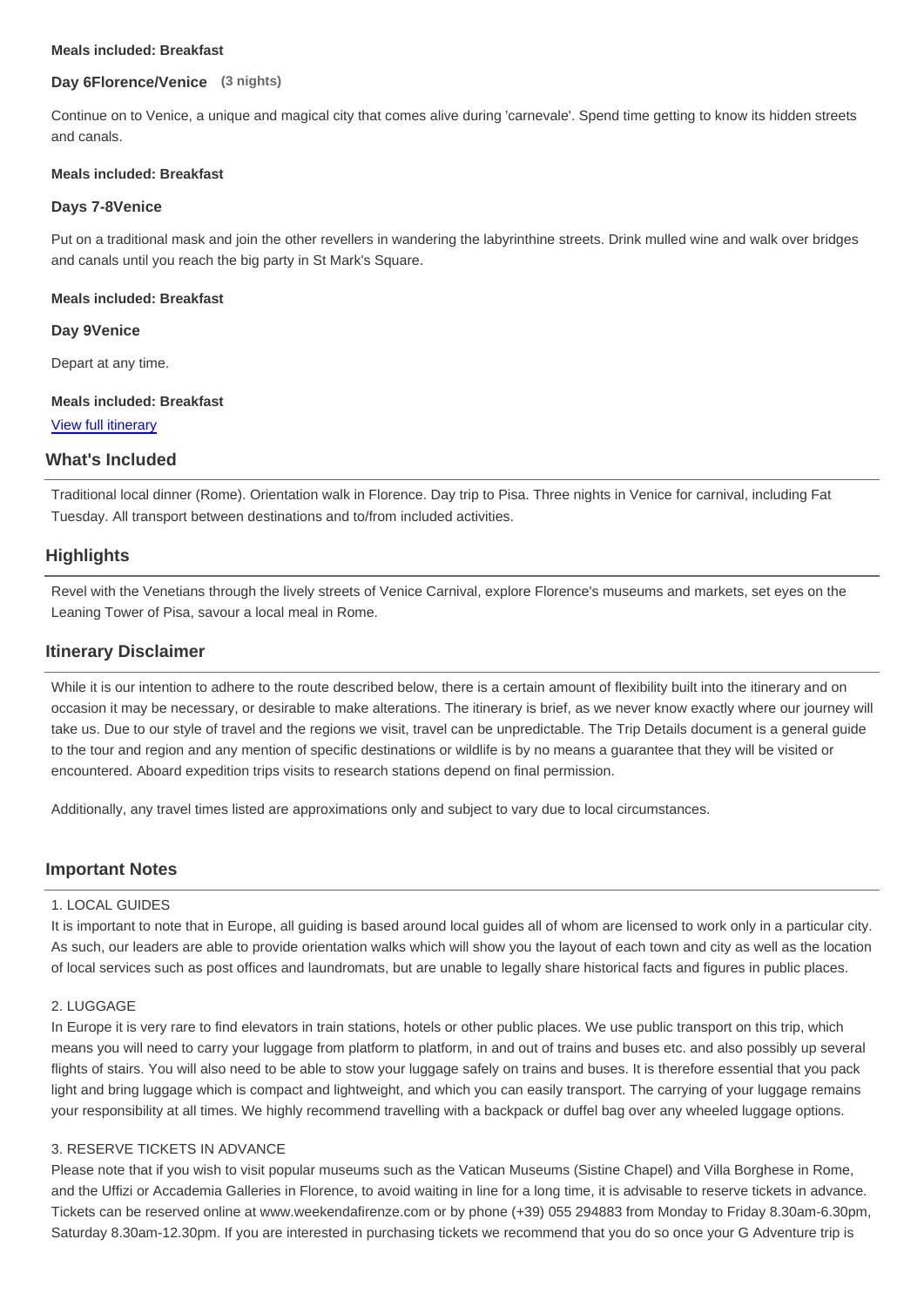confirmed (up to 2 months if possible) especially for the ever-popular Uffizi. For Florence museum's, please reserve tickets on Day 4. For additional museum resources you might want to refer to this website, www.firenzemusei.it. There may be the possibility of arranging tickets on arrival on Day 1, with the help of your CEO, but availability cannot be guaranteed at such short notice.

# **Group Leader Description**

This G Adventures group trip is accompanied by one of our group leaders. The aim of the group leader is to take the hassle out of your travels and to help you have the best trip possible. They will provide information on the places you are travelling through, offer suggestions for things to do and see, recommend great local eating venues and introduce you to our local friends. While not being guides in the traditional sense you can expect them to have a broad general knowledge of the countries visited on the trip, including historical, cultural, religious and social aspects.

# **Group Size Notes**

Max 16, avg 12

### **Meals**

Eating is a big part of traveling. G Adventures understands the importance of breakfast to start your day, we strive to include a basic breakfast wherever possible. A typical breakfast may include toast, coffee and tea, however this may vary depending on the city. Should breakfast not be included, your CEO can suggest some local options.

Travelling with G Adventures you experience the vast array of wonderful food that is available out in the world. Generally meals are not included in the trip price when there is a choice of eating options, to give you the maximum flexibility in deciding where, what and with whom to eat. It also gives you more budgeting flexibility, though generally food is cheap. Our groups tend to eat together to enable you to taste a larger variety of dishes and enjoy each other's company. There is no obligation to do this though. Your CEO will be able to suggest favourite restaurants during your trip. While trekking in remote regions etc. food is included, plentiful and made of fresh local ingredients.

For all trips please refer to the meals included and budget information for included meals and meal budgets.

### **Transport**

Train, walking.

### **About our Transportation**

Intercity transport on this trip will mostly be by train and occasionally by local bus. The bus and train systems in Italy are generally good, with seat reservations and toilet/snack facilities on longer journeys. Keeping to schedules is notoriously not one of the Italian transport system's specialties, so pack in your MP3 player, a good book and some Italian phrases, and kick-back and enjoy the views with the locals.

Please note that you MUST be comfortable carrying your own luggage as there will be a lot of up and down stairs on this trip due to the nature of station layouts in Italy (very few are equipped with escalators or elevators). Between public transport and hotels you may be required to carry your luggage short distances (up to 15mins walk), in larger cities you may travel by metro or city bus, and occasionally the group will take taxis to and from hotels.

### **Solo Travellers**

We believe solo travellers should not have to pay more to travel so our group trips are designed for shared accommodation and do not involve a single supplement. Single travellers joining group trips are paired in twin or multi-share accommodation with someone of the same sex for the duration of the trip. Some of our Independent trips are designed differently and solo travellers on these itineraries must pay the single trip price.

### **Accommodation**

Standard Hotel (8 nts).

### **About Accommodation**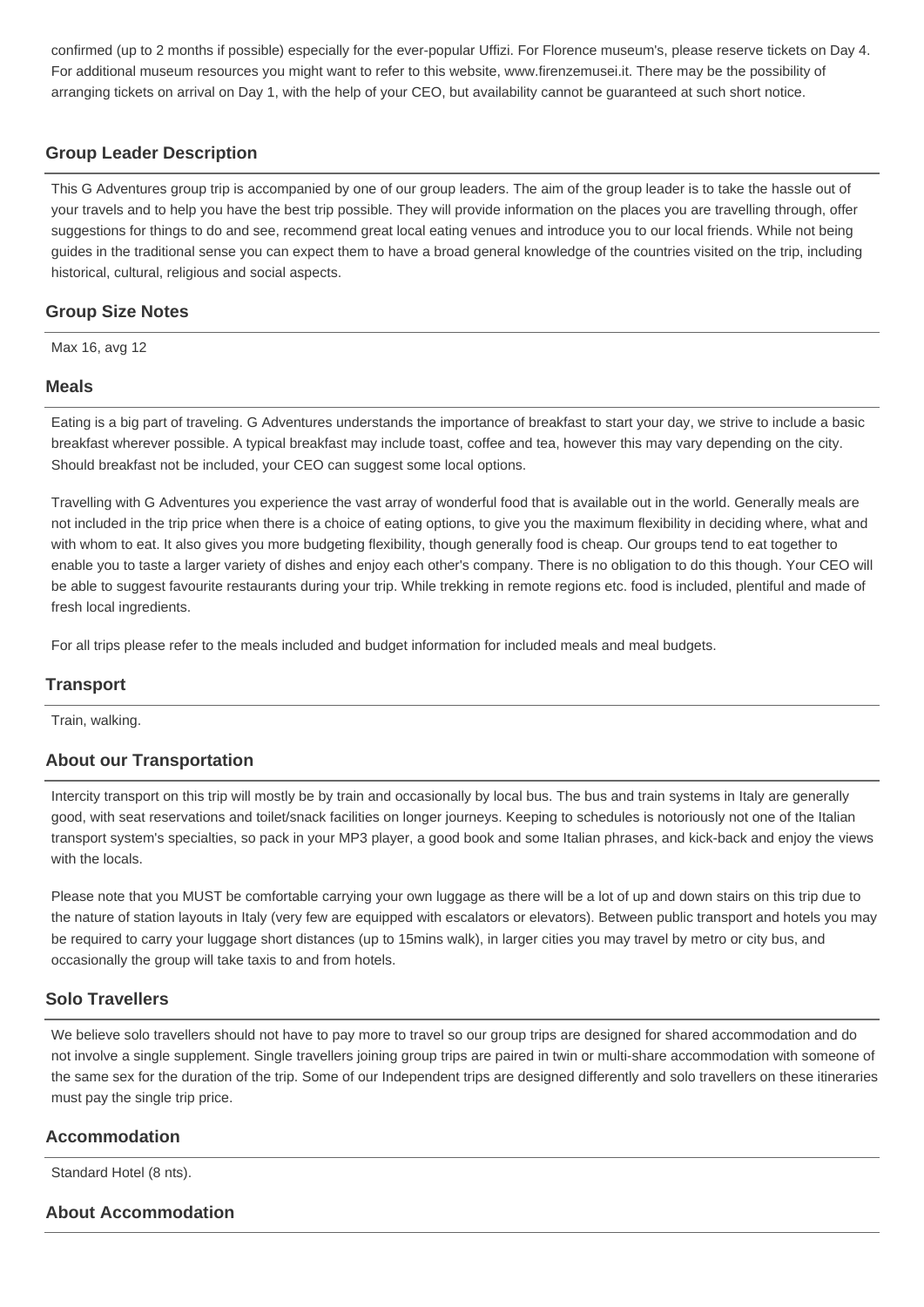It is important to note that accommodation in Europe tend to be quite different to other areas of the world you may have travelled in. Buildings and rooms are generally old and may not have been renovated or maintained to the highest standard. Downtown hotels in Europe were not build to be hotels but rich owners houses, which have been changed into hotels. Therefore unusual room sizes are common as large rooms have been partitioned in the past, resulting in rather "thin" walls. Reception areas, rooms and bathrooms tend to be very small as they were often added into an existing room, and may have a hand nozzle rather than a conventional shower head.

On this trip you can expect to stay in small family-run hotels or pensions (with the exception of the start and finish hotels, which are often larger city hotels), which will vary a little in standard and facilities: some may not have elevators, air-conditioning or English-speaking staff, but most importantly all are locally-run, with some traditional character, and in excellent central locations to give you maximum time for exploring the sights. You can expect to find clean, safe, simple accommodation in convenient locations.

Staff can occasionally demonstrate less than perfect customer service. As accommodation is in short supply, especially during the summer months, hotels can charge a premium and there is sometimes little motivation to improve facilities.

## **Joining Hotel**

For details of your joining hotel please refer to your tour voucher, G Account, the G Adventures App or contact your travel agent.

## **Joining Instructions**

Please note that day 1 is an arrival day and no activities have been planned on this day. Upon arrival to the city on day 1 (or earlier if you have booked pre-accommodation with us), please make your way to the joining hotel (note that check-in time will be in the afternoon). Once you arrive at the hotel, look for a note or bulletin board in the reception with a note from your CEO. This note will give the details of your Welcome Meeting on day 1 (usually between 5pm and 7pm), where you will get a chance to meet your CEO and other travellers, as well as learn more about how the tour will run. If you don't see a note, please ask reception for details!

If you are arriving later and will miss the Welcome Meeting, your CEO will leave a note at reception for you with any information you may need, and with morning instructions for the next day.

GETTING TO HOTEL STELLA:

By Bus from the Airport:

Shuttle buses run from Fiumicino airport and Ciampino Airport to Termini station in the city centre approximately every half hour. Look for the Terravision stand at the arrival terminal. Cost is EUR5 one way and takes approximately 1 hour.

By Train from the Airport:

The Leonardo Express is the name of the train that will shuttle you from Rome's main international airport, Fiumicino, to central Rome's Termini station. A Leonardo Express train leaves every half hour in each direction.

Trains to Roma Termini Station start at 6:35 in the morning with trains running at 5 and 35 minutes after the hour. The last train of the day departs at 11.35pm. The train station is open 4am to 1am and covers 35 km in around 30 minutes. Cost is 14 Euros per person. Tickets for Leonardo Express are available at rail ticket office, newspaper seller tobacconist's, and self-service tellers, each located in the railway station atrium.

#### NOTE:

You must always stamp tickets in the machines on the platform before starting your journey.

To find the hotel, exit Termini train station via the right hand exit, if you have your back to the trains, and walk toward the sign posted Via Marsala. Cross the street into Via Marghera and then take the third street on your left, Via Varese. Coninue straight across piazza Indipendenza At the end of the piazza, the street will become Via Castelfidardo. Hotel Stella is at number 51.

By Taxi from the Airport:

Taxis run fixed rates to and from airports. The rate is 40 EUR. The rate for designated Fiumicino taxi drivers is 60 EUR and are inclusive of luggage, for a maximum of four passengers.

### **Arrival Complications**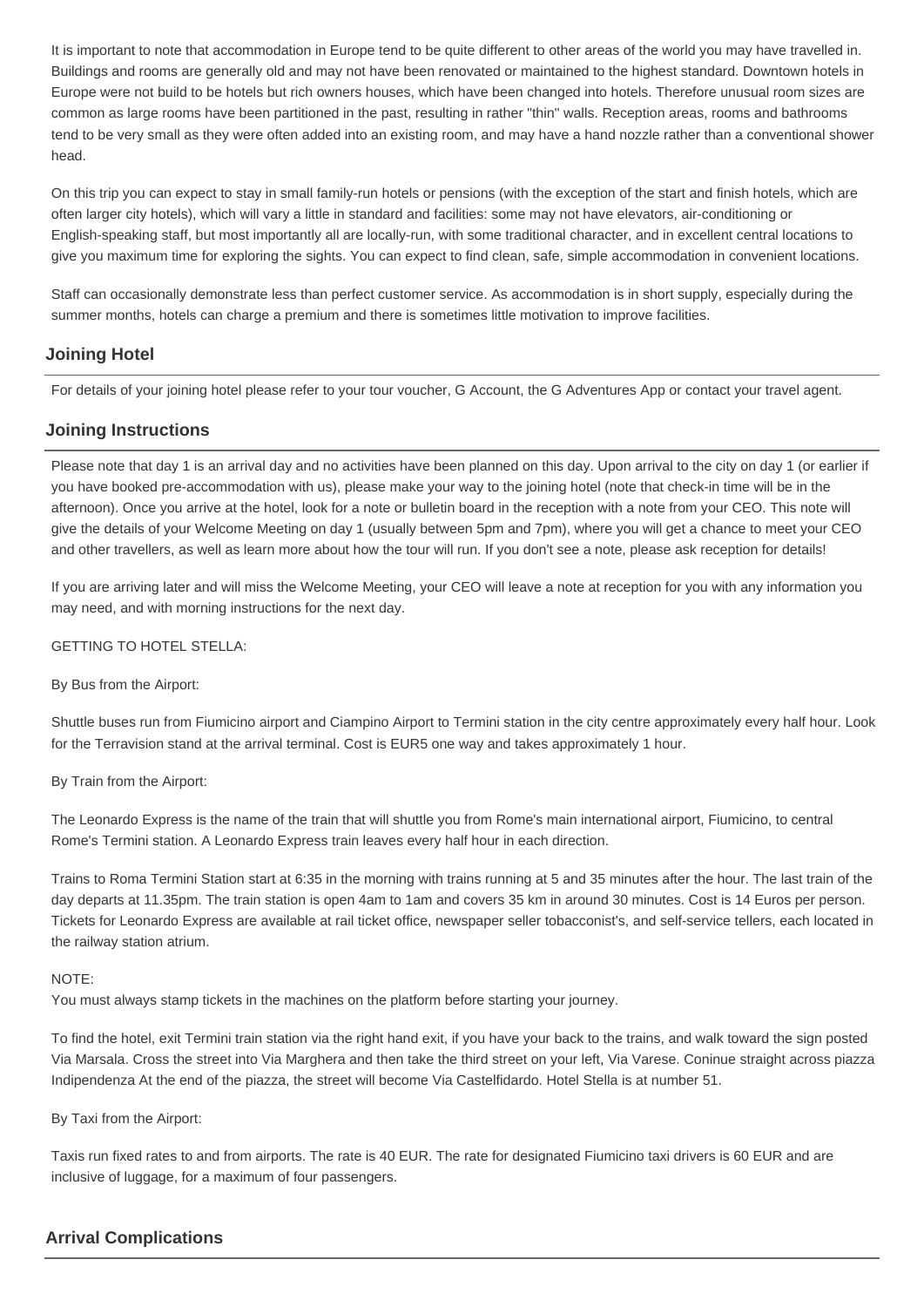We don't expect any problems, and nor should you, but if for any reason you are unable to commence your trip as scheduled, please refer to the emergency contact details provided in this dossier and contact us as soon as possible. If you have a pre-booked transfer, and you have not made contact with our representative within 30 minutes of clearing customs and immigration, we recommend that you make your own way to the Starting Point hotel, following the Joining Instructions. Please apply to your travel agent on your return for a refund of the transfer cost if this occurs.

# **Emergency Contact**

Should you need to contact us during a situation of dire need, it is best to first call our G Adventures Local Office. If for any reason you do not receive an immediate answer, please leave a detailed message and contact information, so they may return your call and assist you as soon as possible.

EMERGENCY CONTACT NUMBERS G Adventures UK office (manned UK 8am - 8pm) +44 (0) 2072439878

If you are unable for any reason to contact our local office, please call the numbers listed below, which will connect you directly with our 24 hour Sales team, who will happily assist you.

Toll-free, from calls within North America only: 1 888 800 4100 Calls from within UK: 0344 272 0000 Calls from within Germany: 0800 365 1000 Calls from within Australia: 1 300 796 618 Calls from within New Zealand: 0800 333 307 Outside North America, Australia, New Zealand, Germany and the UK: +1 416 260 0999

For absolute emergencies after office hours please contact +44 7817 262559 If for any reason you do not receive an immediate answer, please leave a detailed message and contact information, and your call will be returned as soon as possible.

# **What to Take**

You will be on the move a lot, so our advice is to pack as lightly as possible. We highly recommend using a backpack or light sports bag, whichever you find easiest to carry, plus a small daypack. Luggage space on public transport is limited. You must be prepared to carry your own bags and be comfortable carrying them between transport and hotels (max. 15-20 mins walking), hopping on and off trains and public buses and up and down stairs.

# **Checklist**

Suggested Items: -Weather appropriate clothing \*Fleece top \*Winter coat \*Gloves -Hat -Scarf \*Windproof/waterproof jacket \*Sturdy walking shoes or boots \*Sunglasses \*Toiletries (biodegradable) \*Watch or alarm clock \*Water bottle \*Money belt \*First-aid kit Optional Items: \*Camera and film \*Reading/writing material \*Cover for backpacks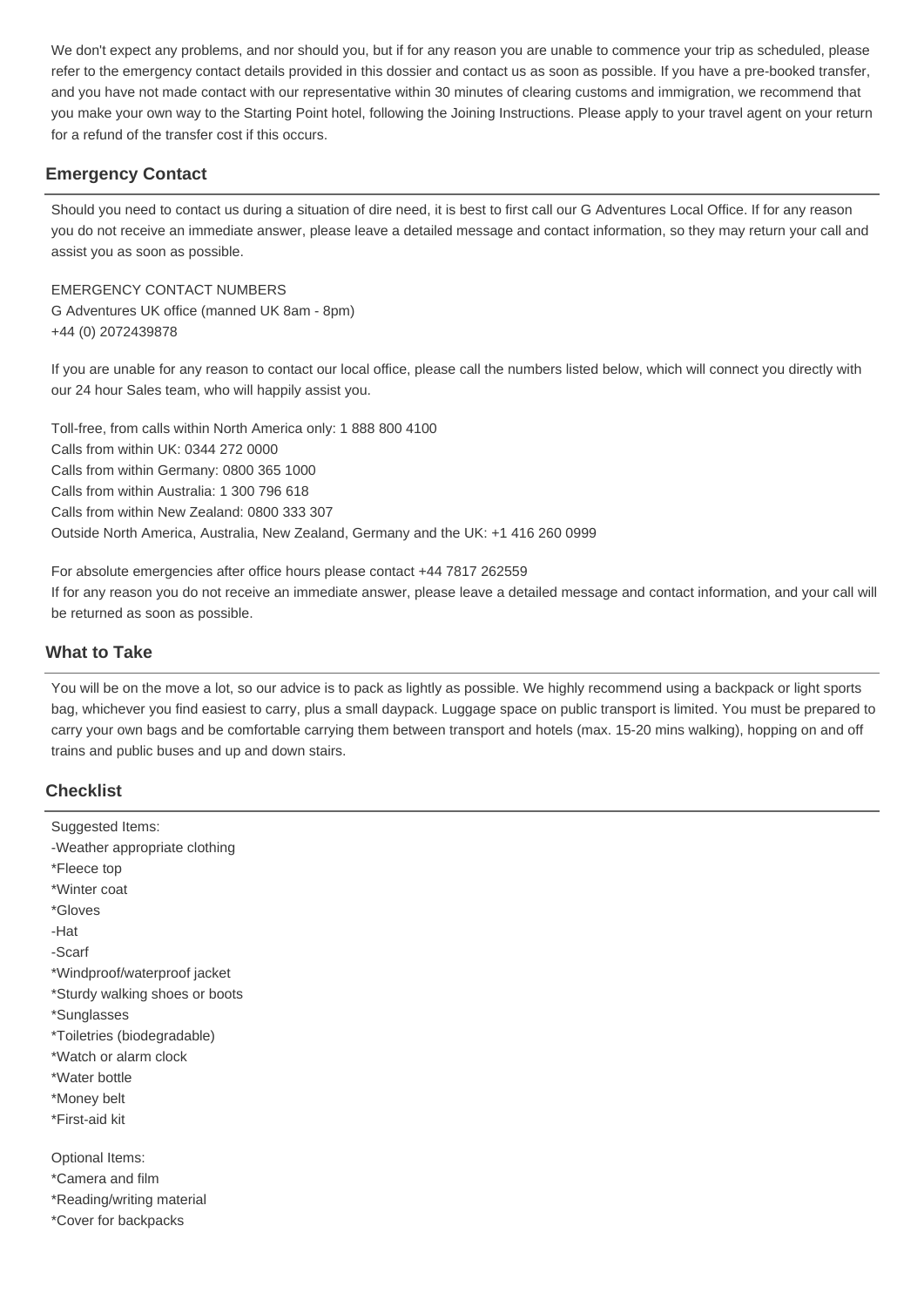Documents: \*Passport (with photocopies) \*Travel insurance (with photocopies) \*Airline tickets (with photocopies) \*EUR cash \*Credit or debit card (see personal spending money) \*G Adventures vouchers, pre-departure information and dossier \*Any entry visas or vaccination certificates required

# **Laundry**

Laundry facilities are offered by some of our hotels for a charge or ask your CEO where the closest laundromat is. There will be times when you may want to or have to do your own laundry so we suggest you bring non-polluting/biodegradable soap.

### **Visas**

Contact your local embassy or consulate for the most up-to-date visa requirements, or see your travel agent. It is your responsibility to have the correct travel documentation. While we provide the following information in good faith, it is vital that you check yourself and understand that you are fully responsible for your own visa requirements.

All visitors to the EU (European Union) and EEC (European Economic Community) countries require a valid passport (with a minimum 6 months validity). USA, Canada, Australia and New Zealand passport holders do not need a visa to visit the Schengen area (see below), however they may not stay longer than three months in any 6-month period.

For other nationalities, travelling in Europe has been simplified with the introduction of the Schengen visa. As a visitor to the Schengen area (Austria, Germany, Netherlands, Belgium, Greece, Norway, Denmark, Iceland, Portugal, Finland, Italy, Spain, France, Luxembourg, Sweden, Czech Republic, Hungary, Estonia, Latvia, Lithuania, Malta, Poland, Slovakia, Slovenia and Switzerland) you will enjoy the many advantages of this unified visa system. Generally speaking with a Schengen visa, you may enter one Schengen country and travel freely throughout the Schengen region during the validity of your visa. There are limited border controls at Schengen borders, if any at all.

Please note that the UK and Ireland are NOT part of the Schengen agreement.

A Schengen visa is applied for at the Embassy or Consulate of the Schengen country in which you will be spending the most nights on your trip to the Schengen space. If you are only visiting one country on your trip then you apply for your visa at the Consulate of this Schengen country.

# **Spending Money**

Every traveller is different and therefore spending money requirements will vary. Some travellers may drink more than others while other travellers like to purchase more souvenirs than most. Please consider your own spending habits when it comes to allowing for drinks, shopping and tipping. Please also remember the following specific recommendations when planning your trip.

# **Money Exchange**

Credit cards and debit cards are very useful for cash advances. Visa cards are the most widely accepted cards. While ATMs are widely available, there are no guarantees that your credit or debit cards will actually work in Western Europe. Check with your bank. You should be aware that to purchase products or services on a credit card a fee of 5%-10% usually applies. Do not rely on credit or debit cards as your only source of money. A combination of euros, travellers cheques and cards is best. Always take more rather than less, as you don't want to spoil the trip by constantly feeling short of funds.

As currency exchange rates can fluctuate often we ask that you refer to the following website for daily exchange rates: www.xe.com

# **Emergency Fund**

Please also make sure you have access to at least an additional USD \$200 (or equivalent) as an 'emergency' fund, to be used when circumstances outside our control (ex. a natural disaster) require a change to our planned route. This is a rare occurrence!

### **Tipping**

It is customary in Europe to leave a small tip for service providers, such as waiters, if you are pleased with the service (EUR1-2).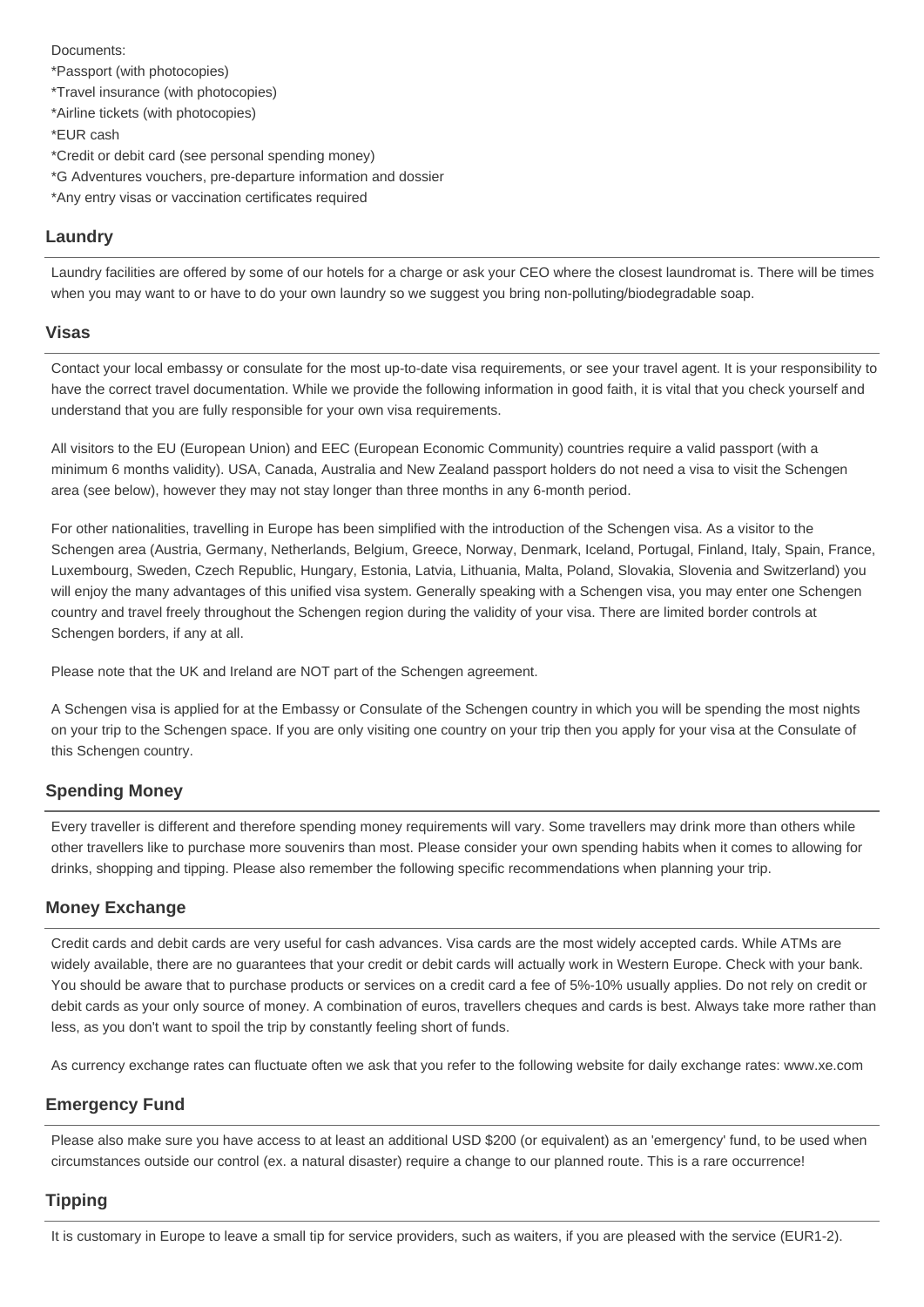Tipping is an expected - though not compulsory - component of your tour program, and an expression of satisfaction with the persons who have assisted you on your tour. Although it may not be customary to you, it is of considerable significance to the people who will take care of you during your travels. There are several times during the trip where there is opportunity to tip the local guides. You may do this individually, or your CEO will offer to collect the money and tip as a group. Recommendations for tipping local guides would range from EUR3-5 per day, depending on the quality and length of the service; ask your CEO for specific recommendations based on the circumstances and culture.

Also at the end of each trip if you felt your G Adventures CEO did an outstanding job, tipping is appreciated. The amount is entirely a personal preference, however as a guideline EUR30-40 per person, per week can be used.

# **Optional Activities**

#### Rome:

Colosseum & Roman Forum (combined ticket) - EUR12/EUR20 Vatican Museums including Sistine Chapel - EUR16 St Peter's dome climb - EUR8 Capitoline Museum + Exhibitions Combined ticket- EUR13 Time Elevator - EUR12 (EUR9 child) The Christian Catacombs - EUR8 Pantheon - free Borghese Gallery - EUR11 Roma Pass - EUR34

Florence: Uffizi Gallery - EUR6.50 Duomo - EUR8 Accademia Gallery - EUR6.50 - Walking Tour - EUR25 Tourist Bus (hop-on, hop-off - 2 routes) - EUR20 Medici Chapels - EUR6

Venice: Venezia Concerto - EUR30 Gondola ride - EUR80-100 for up to 5 people Accademia Gallery - EUR9 Campanile San Marco - EUR8 Museum Pass - EUR24 ( includes Doge's Palace, Museo Correr, Museo Archeologico Nazionale, Monumental Rooms of the Biblioteca Nazionale Marciana, Ca' Rezzonico - Museum of 18th-Century Art, Museum of Palazzo Mocenigo, Carlo Goldoni's House, Ca' Pesaro, Internazional Gallery of Modern Art + Oriental Art Museum, Glass Museum - Murano, Lace Museum - Burano) Guggenheim Museum - EUR14 Clock tower - EUR12 Scuola Grande di San Rocco - EUR10 (incl. audioguide) Vaporetto Day Pass (12hrs) - EUR18

All prices are per person (unless stated otherwise), and are subject to change as services are provided by third party operators.

### **Health**

Please note inoculations may be required for the country visited. It is your responsibility to consult with your travel doctor for up to date medical travel information well before departure.

You should consult your doctor for up-to-date medical travel information well before departure. We recommend that you carry a First Aid kit and hand sanitizers / antibacterial wipes as well as any personal medical requirements. Please be aware that quite often we are in remote areas and away from medical facilities, and for legal reasons our leaders are prohibited from administering any type of drug including headache tablets, antibiotics, etc. When selecting your trip please carefully read the brochure and itinerary and assess your ability to cope with our style of travel. Please refer to the Physical demand rating for trip specific information. G Adventures reserves the right to exclude any traveller from all or part of a trip without refund if in the reasonable opinion of our CEO they are unable to complete the itinerary without undue risk to themselves and/or the rest of the group.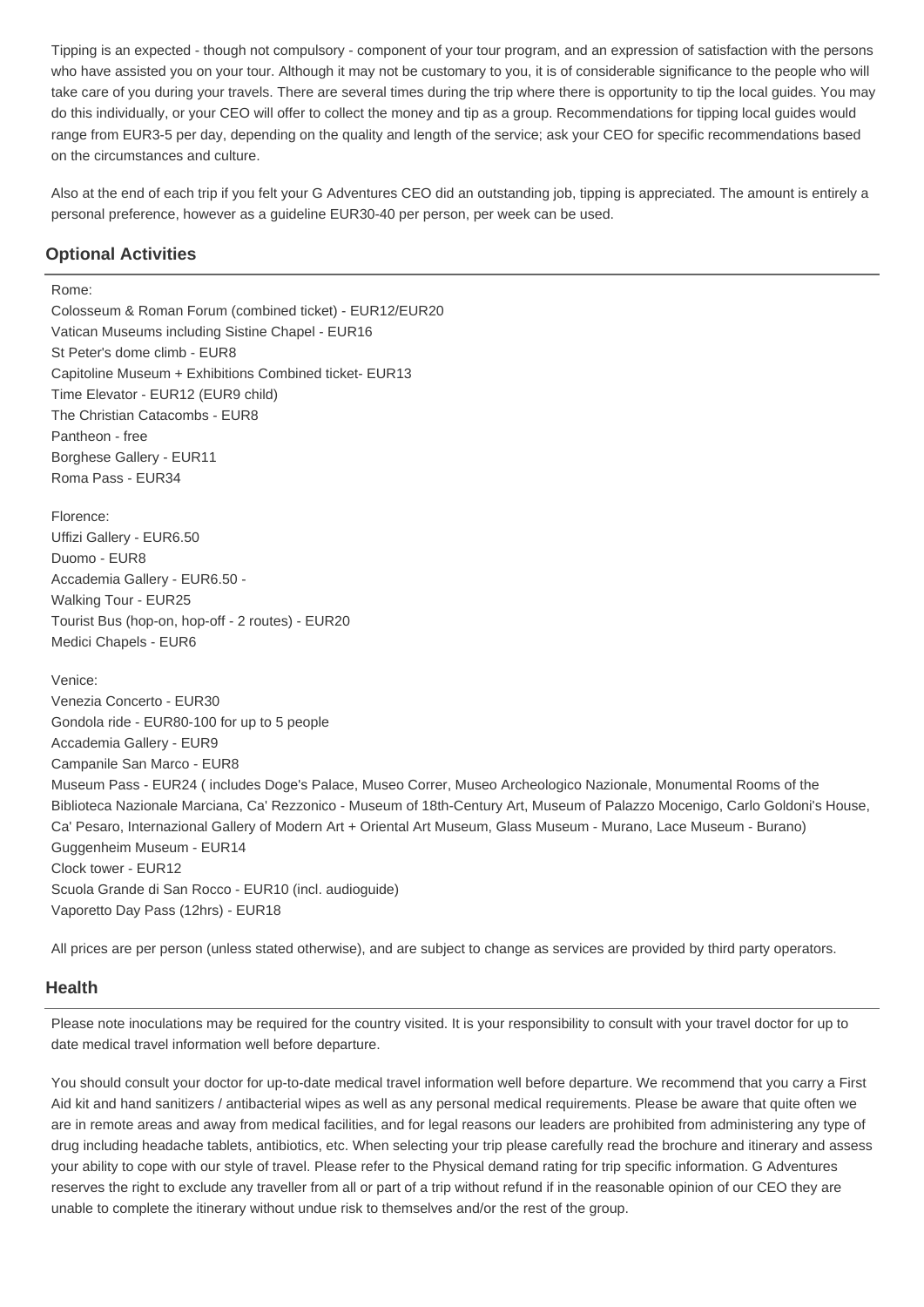# **Safety and Security**

Many national governments provide a regularly updated advice service on safety issues involved with international travel. We recommend that you check your government's advice for their latest travel information before departure. We strongly recommend the use of a neck wallet or money belt while travelling, for the safe keeping of your passport, air tickets, travellers' cheques, cash and other valuable items. Leave your valuable jewelery at home - you won't need it while travelling. Many of the hotels we use have safety deposit boxes, which is the most secure way of storing your valuables. A lock is recommended for securing your luggage. When travelling on a group trip, please note that your group leader has the authority to amend or cancel any part of the trip itinerary if it deemed necessary, due to safety concerns. Your Chief Experience Officer (CEO) will accompany you on all included activities. During your trip you will have some free time to pursue your own interests, relax and take it easy and explore at your leisure. While your CEO will assist you with options available in a given location, please note that any optional activities you undertake are not part of your itinerary, and we offer no representations about the safety of the activity or the standard of the operators running them. Please use your own good judgement when selecting an activity in your free time. Although the cities visited on tour are generally safe during the day, there can be risks to wandering throughout any major city at night. It is our recommendation to stay in small groups and to take taxis to and from restaurants, or during night time excursions.

Water based activities have an element of danger and excitement built into them. We recommend only participating in water based activities when accompanied by a guide(s). We make every reasonable effort to ensure the fun and adventurous element of any water based activities (in countries with varying degrees of operating standards), have a balanced approach to safety. It is our policy not to allow our CEOs to make arrangements on your behalf for water based activities that are not accompanied by guide(s).

Swimming, including snorkeling, is always at your own risk. Read more about travel safety for ways to further enhance your personal safety while traveling.

# **Trip Specific Safety**

Always keep an eye on your belongings especially in major cities, bus and train terminals.

## **Medical Form**

Our small group adventures bring together people of all ages. It is very important you are aware that an average level of fitness and mobility is required to undertake our easiest programs. Travellers must be able to walk without the aid of another person, climb 3-4 flights of stairs, step on and off small boats, and carry their own luggage at a minimum. Travellers with a pre-existing medical condition are required to complete a short medical questionnaire, which must be signed by their physician. This is to ensure that travellers have the necessary fitness and mobility to comfortably complete their chosen trip. While our leaders work hard to ensure that all our travellers are catered for equally, it is not their responsibility to help individuals who cannot complete the day's activities unaided. Please refer to the physical ratings in this Trip Details document for more information.

Please note that all passengers traveling to Antarctica are required to fill out this questionnaire.

The medical questionnaire can be found online at [www.gadventures.com/medical-form.](http://www.gadventures.com/medical-form)

# **A Couple of Rules**

Illegal drugs will not be tolerated on any trips. Possessing or using drugs not only contravenes the laws of the land but also puts the rest of the group at risk. Smoking marijuana and opium is a part of local culture in some parts of the world but is not acceptable for our travellers. Our philosophy of travel is one of respect towards everyone we encounter, and in particular the local people who make the world the special place it is. The exploitation of prostitutes is completely contrary to this philosophy. Our group leader has the right to expel any member of the group if drugs are found in their possession or if they use prostitutes.

# **Travel Insurance**

Travel insurance is compulsory in order to participate on any of our trips. When travelling on a group trip, you will not be permitted to join the group until evidence of travel insurance has been sighted by your leader, who will take note of your insurance details. When selecting a travel insurance policy we require that at a minimum you are covered for medical expenses including emergency evacuation and repatriation. A minimum coverage of USD200,000 is required. G Adventures can provide you with the appropriate coverage. We strongly recommend that the policy also covers personal liability, cancellation, curtailment and loss of luggage and personal effects. If you have credit card insurance we require proof of purchase of the trip (a receipt of credit card statement) with a